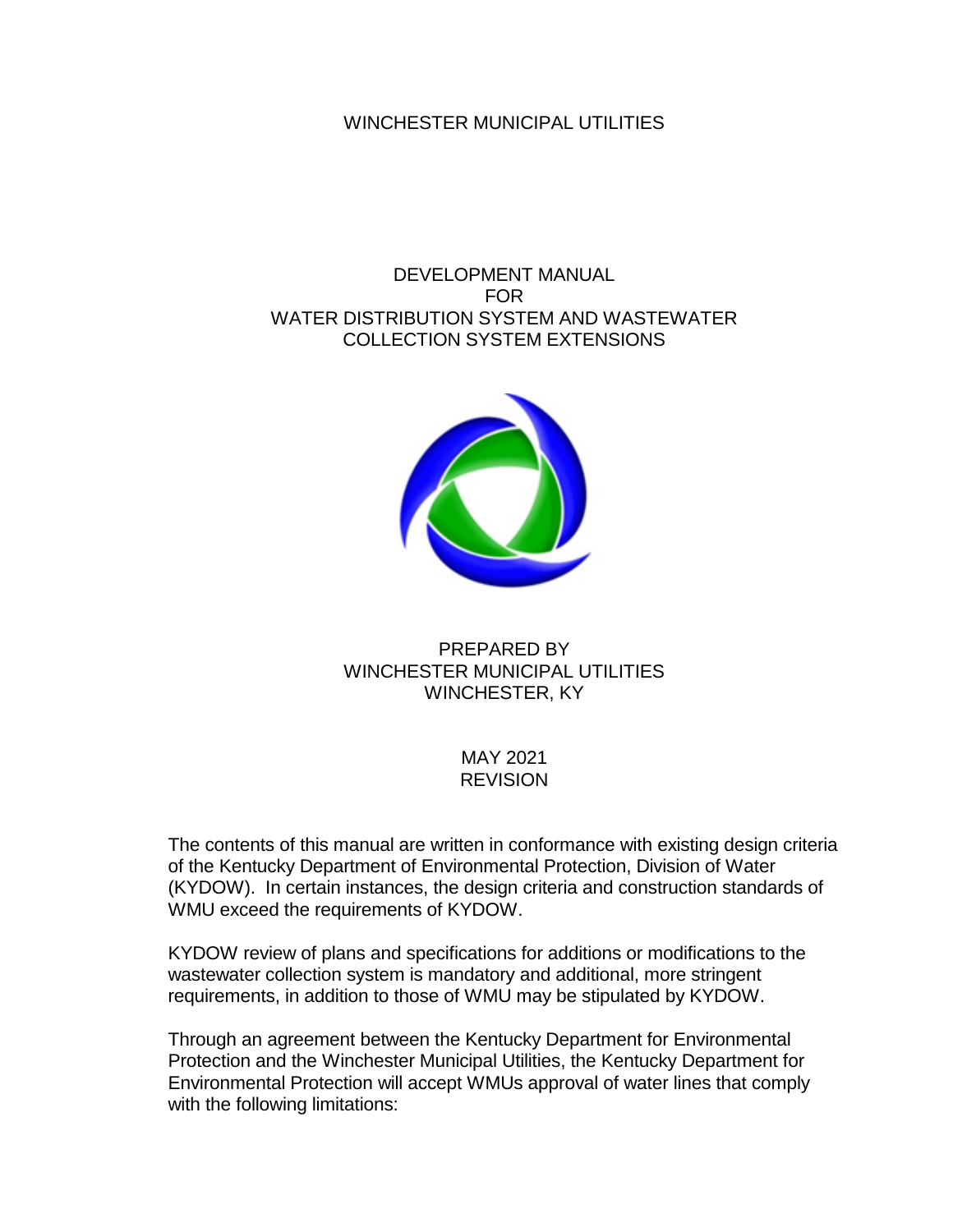- 1. Projects with an overall length of less than 10,000 contiguous feet.
- 2. Water lines no greater than 12 inches in diameter.

3. Upon completion, all projects shall meet all drinking water quality standards as set forth in 401 KAR Chapter 8.

Other restrictions and / or regulatory requirements not addressed in this document may be in place. The developer / contractor / engineer of record for developments and / or extensions shall bear the full burden of complying with any such restrictions and / or regulatory requirements without recourse to WMU, its successors or assigns.

The preparation of this manual has been financed by WMU. Mention of trade names or commercial products in this manual does not constitute endorsement of the product.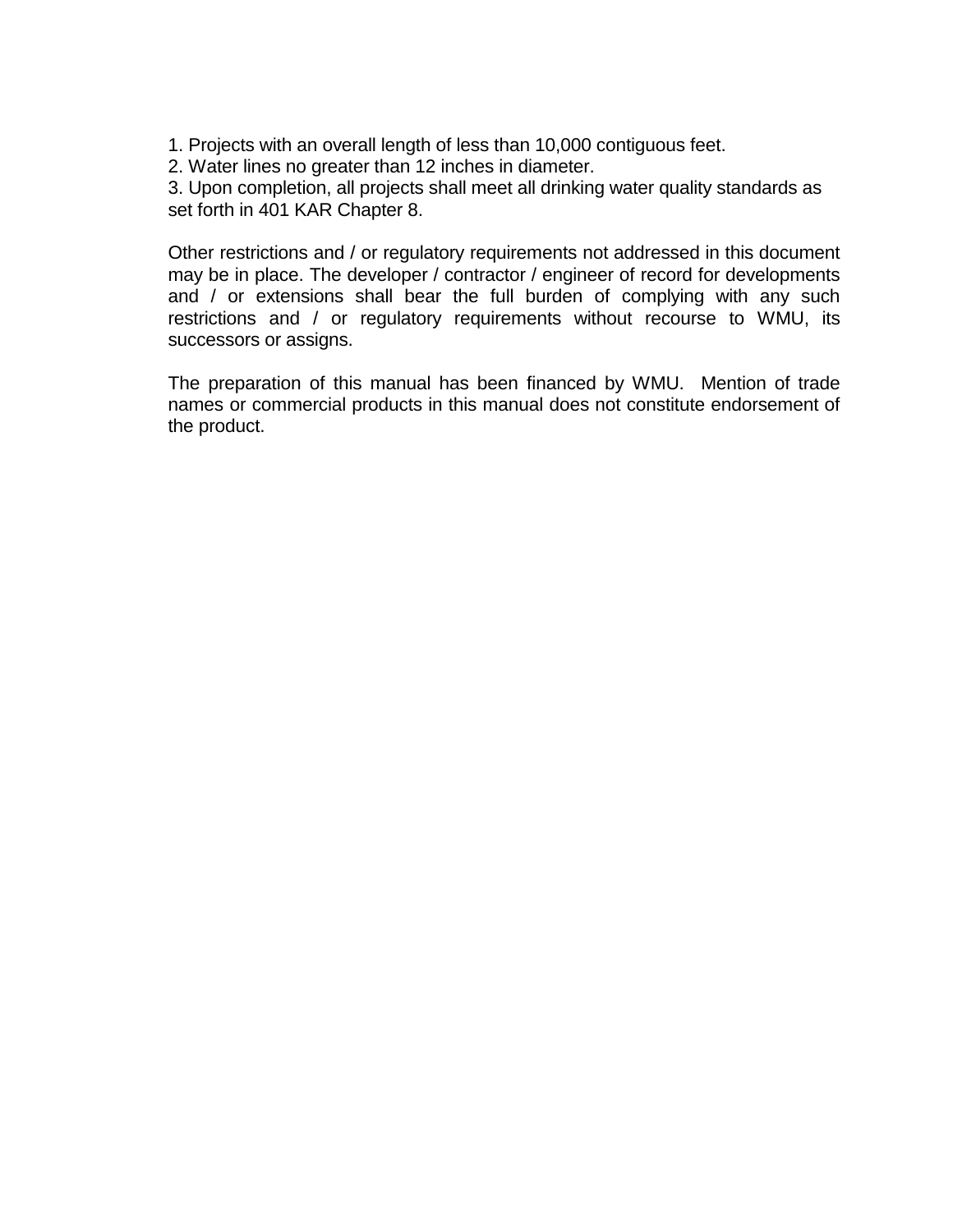# **TABLE OF CONTENTS**

# **Title**

# **Introduction**

Preface **Glossary** 

#### **Adminstrative Requirements For Water, Sanitary Sewer and/or Fire Line Extensions Section**

| General<br><b>Design Review Submittal Documents</b>          | 100<br>101          |
|--------------------------------------------------------------|---------------------|
| Application for Plan review for Water, Sanitary Sewer,       |                     |
| and Fire Line Extensions                                     | 102                 |
| <b>Plans and Specifications</b>                              | 103                 |
| <b>Easement Descriptions or Preliminary Plat</b>             | 104                 |
| Design Review of Application                                 | 105                 |
| <b>Review of Application</b>                                 | 105.1               |
| <b>Review of Plans and Specifications</b>                    | 105.2               |
| <b>Fire Department Review</b>                                | 105.3               |
| Correction/Modification of Plans and Specifications          | 105.4               |
| Design Construction Approval of Development Plans            | 106                 |
| <b>WMU Commission Design/Construction Approval</b>           | 106.1               |
| Department for Environmental Protection Design Approval      |                     |
| Inspections                                                  | 107                 |
| <b>Post Construction Submittals</b>                          | 108                 |
| Letter of Dedication                                         | 108.1               |
| <b>Engineer's Certification</b>                              | 108.2               |
| <b>Contractor's Certification</b>                            | 108.3               |
| Easements                                                    | 108.4               |
| <b>Final Development Cost</b>                                | 108.5               |
| <b>Field Observation Fee</b>                                 | 108.6               |
| <b>System Development Charges</b>                            | 108.7               |
| <b>Reproducible Drawings</b>                                 | 108.8               |
| Warranty                                                     | 108.9               |
| Final Acceptance of Water, Sanitary Sewer,                   |                     |
| and Fire Protections Extensions                              | 109                 |
| <b>WMU Commission Final Acceptance</b>                       | 109.1               |
| Final Inspection and Termination of Warranty                 | 110                 |
| Sewer and/or Fire Line Extensions Policy 401.1               | Figure 1-1          |
| <b>Application for Extension</b>                             | <b>Figure 1-1.1</b> |
| Extension of Water and/or Sanitary Sewer Lines, Policy 408.1 | Figure 1-2          |
| Letter of Dedication                                         | Figure 1-3          |
|                                                              |                     |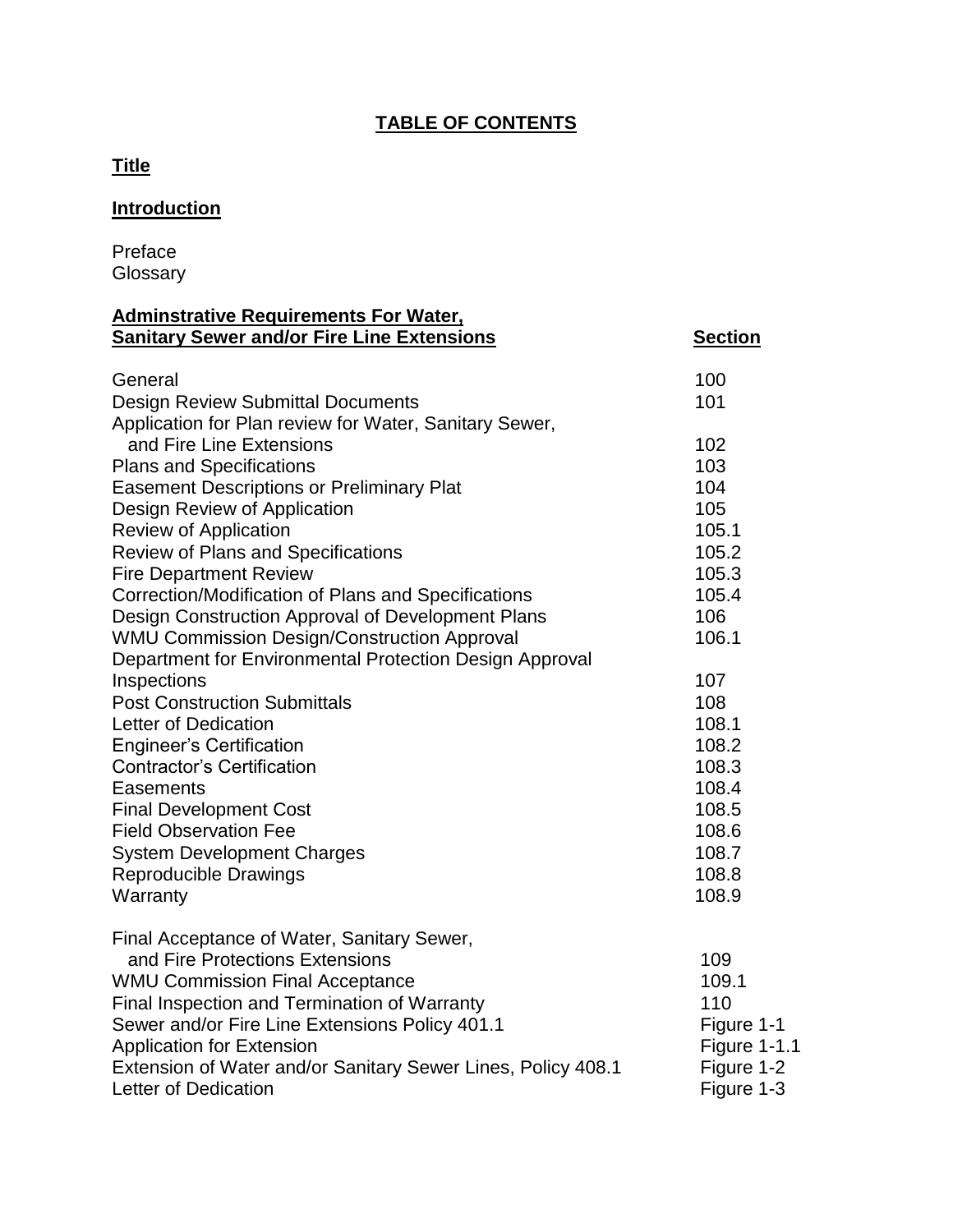| <b>Engineers Certification</b>                                | Figure 1-4  |
|---------------------------------------------------------------|-------------|
| <b>Contractors Certification</b>                              | Figure 1-5  |
| Easements                                                     | Figure 1-6  |
| <b>Final Development Cost</b>                                 | Figure 1-7  |
| Water, Sanitary Sewer, and/or Fire Line                       |             |
| Observation Fees (Policy 403.1)                               | Figure 1-8  |
| WMU Policy Number 406.1 Water System Development Charges      | Figure 1-9  |
| WMU Policy Number 407.1 Wastewater System Development Charges | Figure 1-10 |
| Example Correspondence, Dedication Letter                     | Figure 1-11 |
| Example Correspondence, Warranty Inspection                   | Figure 1-12 |
| Example Correspondence, Warranty Items Past Due               | Figure 1-13 |
| Example Correspondence, Warranty Bond Release                 | Figure 1-14 |
|                                                               |             |

#### **Design Requirements for Water, Sanitary Sewer, And/or Fire Line Extensions Section**

| General                                                        | 200        |
|----------------------------------------------------------------|------------|
| Drafting and Media Requirements                                | 201        |
| <b>Plan Submittal</b>                                          | 202        |
| <b>Title Sheet</b>                                             | 202.1      |
| <b>Plan Index Sheet</b>                                        | 202.2      |
| Plan and Profile Sheet(s)                                      | 202.3      |
| <b>Plan View/Profile View</b>                                  | 202.4      |
| <b>Plan View Only</b>                                          | 202.4.1    |
| <b>Profile View Only</b>                                       | 202.4.2    |
| <b>Special Details</b>                                         | 202.5      |
| <b>Standard Details</b>                                        | 202.6      |
| <b>Design Guidelines</b>                                       | 203        |
| <b>General Location</b>                                        | 203.1      |
| <b>Horizontal Alignment</b>                                    | 203.2      |
| <b>Vertical Alignment</b>                                      | 203.3      |
| Stationing                                                     | 203.4      |
| Line Designations                                              | 203.5      |
| <b>Flooding and Ponding Areas</b>                              | 203.6      |
| <b>Minimum Clearances</b>                                      | 203.7      |
| <b>Railroad Crossings</b>                                      | 203.8      |
| <b>Highway Crossings</b>                                       | 203.9      |
| <b>Benchmarks</b>                                              | 204        |
| <b>Plat Contents</b>                                           | 205        |
| <b>Record Drawings</b>                                         | 206        |
| Minimum Level of Service for Water, Sanitary Sewer             |            |
| and Fire line Extensions, Policy 402.1                         | Figure 2-1 |
| Extension of Water and/or Sanitary Sewer Lines,                |            |
| <b>WMU Policy 408.1</b>                                        | Figure 2-2 |
| Policy 405.1: WMU Development Manual Purchase Fee              | Figure 2-3 |
| Policy 411.1 Backbone Sanitary Sewer Infrastructure Extensions | Figure 2-4 |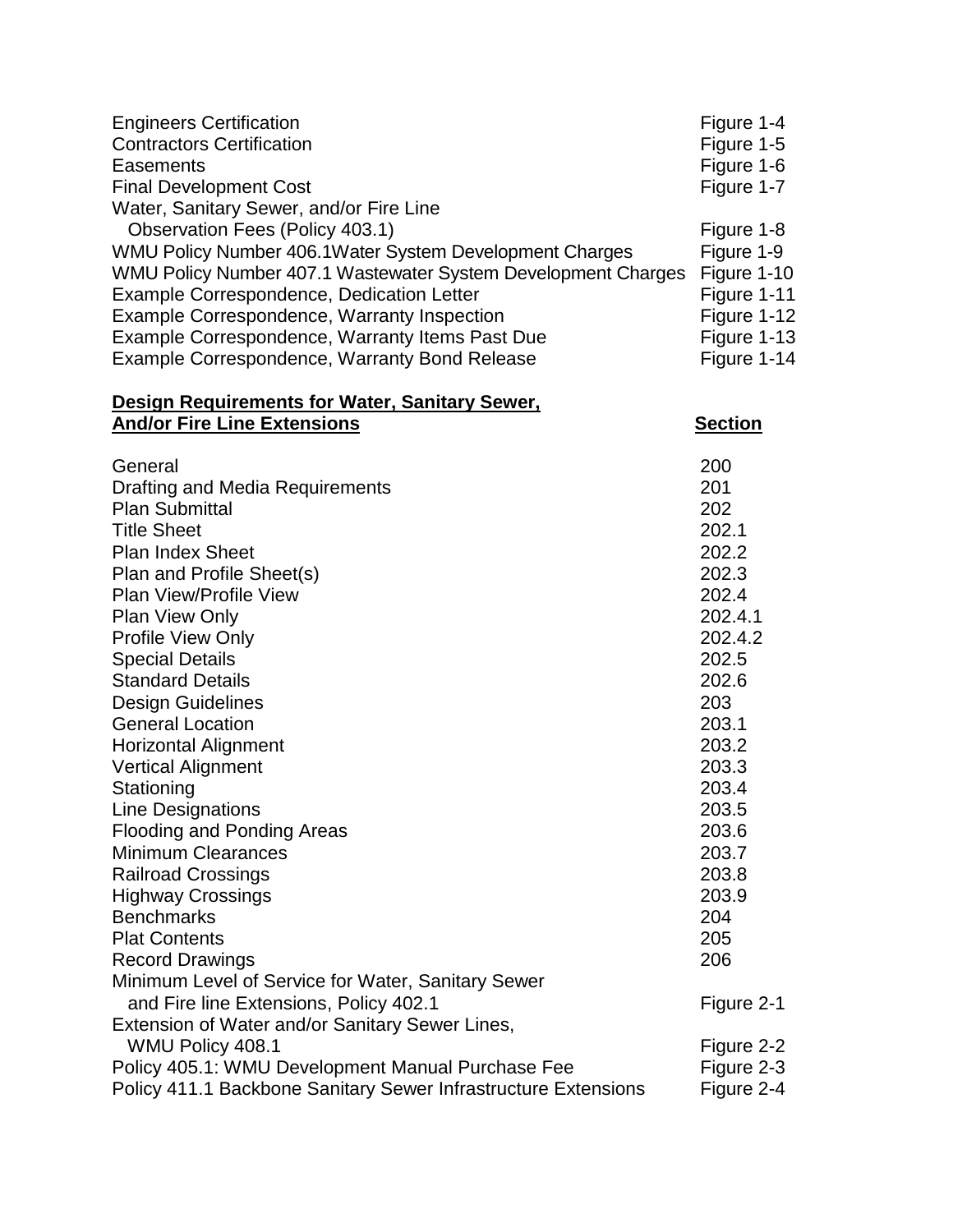| Policy 411.3.1: Privilege Fee Policies | <b>Figure 2-4.1</b> |
|----------------------------------------|---------------------|
|                                        |                     |

| <b>Construction Specifications For Water Line Extensions</b>                                                                                                                                                                                                                                                                                                                                                                                                                                                                                                                                                                                                                                                                                                                                          | <b>Section</b>                                                                                                                                                                                                                          |
|-------------------------------------------------------------------------------------------------------------------------------------------------------------------------------------------------------------------------------------------------------------------------------------------------------------------------------------------------------------------------------------------------------------------------------------------------------------------------------------------------------------------------------------------------------------------------------------------------------------------------------------------------------------------------------------------------------------------------------------------------------------------------------------------------------|-----------------------------------------------------------------------------------------------------------------------------------------------------------------------------------------------------------------------------------------|
| General<br>Design Criteria<br><b>Water Lines</b><br><b>Fire Lines</b><br>Pipe and Fittings<br><b>Gate Valves</b><br><b>Butterfly Valves</b><br><b>Tapping Sleeve and Tapping Valve</b><br><b>Combination Air and Vacuum Valve</b><br><b>Valve Boxes</b><br>Fire Hydrants<br><b>Mechanical Joint Anchor Pipes</b><br><b>Encasement Pipe</b><br>Casing Pipe for Water Service Lines<br>Concrete<br><b>Valve Box Concrete Pads</b><br><b>Plastic Wrap for Fittings</b><br>Installation<br><b>Excavation for Trenches</b><br>Laying Depths for Water Mains<br>Dewatering<br><b>Unauthorized Excavation</b><br>Pipe Bedding<br>Pipe Laying<br><b>Tracer/Locate Wire</b><br>Detectable Mylar Tape<br>Anchorage of Bends, Tees, Plugs, Hydrants & Valves<br>Jointing<br><b>Backfilling Pipeline Trenches</b> | 300<br>301<br>301.1<br>301.2<br>302<br>303<br>304<br>305<br>306<br>307<br>308<br>309<br>310<br>310.1<br>311<br>311.1<br>312<br>313<br>313.1<br>313.2<br>313.3<br>313.4<br>313.5<br>313.6<br>313.7<br>313.8<br>313.9<br>313.10<br>313.11 |
| <b>Connection to Existing Mains</b>                                                                                                                                                                                                                                                                                                                                                                                                                                                                                                                                                                                                                                                                                                                                                                   | 313.12                                                                                                                                                                                                                                  |
| Water Mains Crossing Under State Maintained<br><b>Roads or Railroads</b><br><b>Hydrostatic Testing</b><br><b>Restrictions</b><br>Pressurization<br>Allowable Leakage<br><b>Disinfection</b><br><b>Bacteriological Test</b>                                                                                                                                                                                                                                                                                                                                                                                                                                                                                                                                                                            | 313.13<br>314<br>314.1<br>314.2<br>314.3<br>314.4<br>315                                                                                                                                                                                |
| <b>Water Standard Detail Drawings (SDW)</b>                                                                                                                                                                                                                                                                                                                                                                                                                                                                                                                                                                                                                                                                                                                                                           | <u>Figure</u>                                                                                                                                                                                                                           |
| General Notes (Water)                                                                                                                                                                                                                                                                                                                                                                                                                                                                                                                                                                                                                                                                                                                                                                                 | <b>SDW-01</b>                                                                                                                                                                                                                           |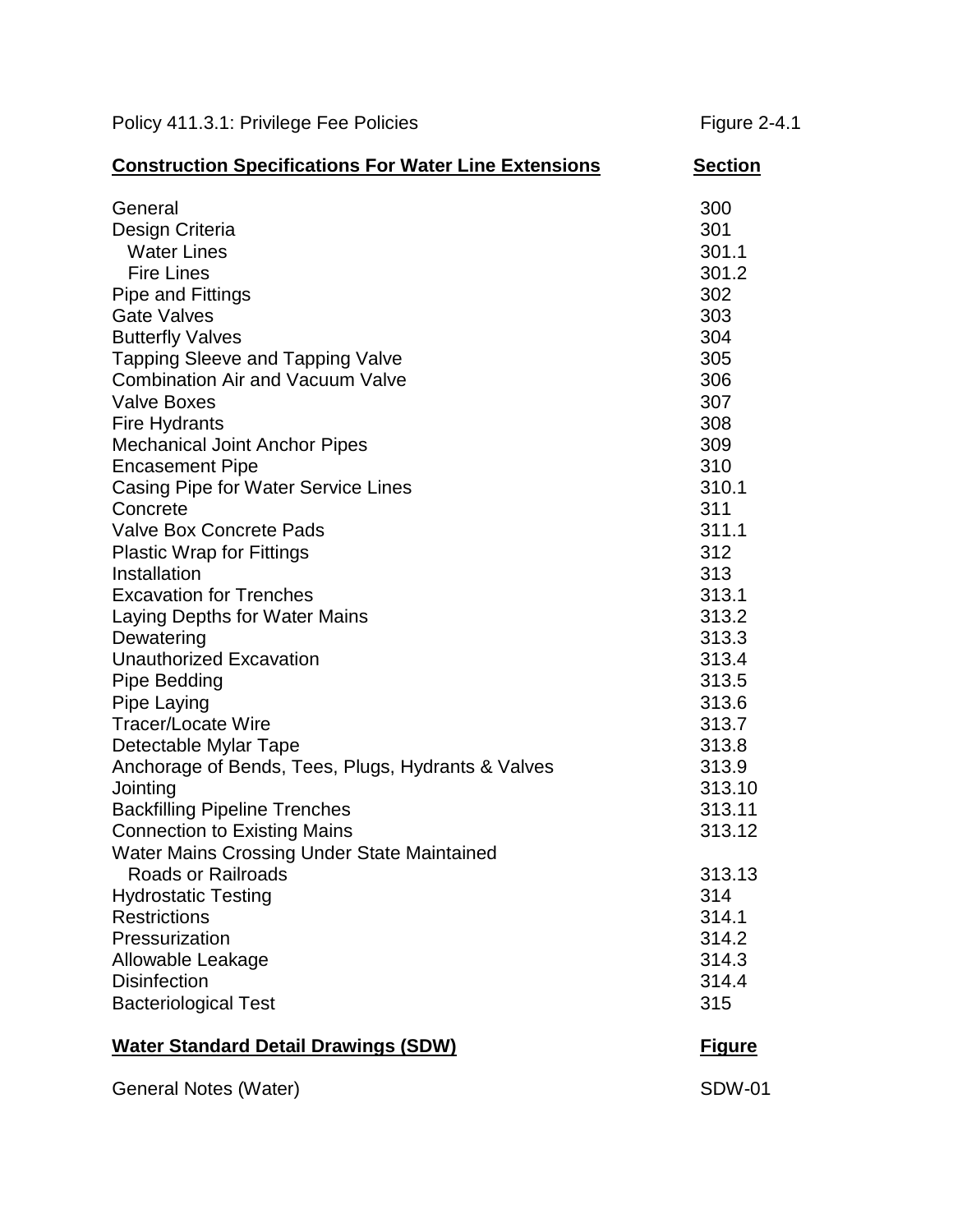| <b>Thrust Block Schedule</b>                          | <b>SDW-02</b>  |
|-------------------------------------------------------|----------------|
| <b>Thrust Block Detail</b>                            | <b>SDW-03</b>  |
| <b>Thrust Block Detail (Double Pipes)</b>             | <b>SDW-04</b>  |
| Thrust Block Detail Sec. (Double Pipes)               | <b>SDW-05</b>  |
| <b>Typical Meter Setting</b>                          | <b>SDW-06</b>  |
| <b>Water Service Connections</b>                      | <b>SDW-07</b>  |
| <b>Typical Gate Valve Setting</b>                     | <b>SDW-08</b>  |
| <b>Typical Tapping Sleeve and Tapping Valve</b>       | <b>SDW-09</b>  |
| <b>Straight Pipe Anchor</b>                           | <b>SDW-10</b>  |
| <b>Typical Fire Hydrant Setting</b>                   | <b>SDW-11</b>  |
| Fire Hydrant & Anchor tee                             | <b>SDW-12</b>  |
| Retainer Gland (Mega - Lug)                           | <b>SDW-13</b>  |
| <b>Water Line Encasement Detail</b>                   | <b>SDW-14</b>  |
| <b>Typical Creek Crossing</b>                         | <b>SDW-15</b>  |
| <b>Water Service Conduits</b>                         | <b>SDW-16</b>  |
| Air Release Valve                                     | <b>SDW-17</b>  |
| Fire Protection Vault (Plan View)                     | <b>SDW-18</b>  |
| Fire Protection Vault (Elevation View)                | <b>SDW-19</b>  |
| Fire Protection Vault (Elevation View)                | SDW-19A        |
| Fire Protection Vault (Section View)                  | <b>SDW-20</b>  |
| Fire Protection Vault (Top View)                      | <b>SDW-21</b>  |
| <b>Typical Section Through Trench</b>                 | <b>SDW-22</b>  |
| <b>Pavement Replacement</b>                           | <b>SDW-23</b>  |
| <b>Typical Small Size Meter</b>                       | <b>SDW-24</b>  |
| <b>Gravity Thrust Block</b>                           | <b>SDW-25</b>  |
| Tracer Wire Plan (Water)                              | <b>SDW-26</b>  |
| <b>Tracer Wire Detail W/Meter Setting</b>             | <b>SDW-27</b>  |
| <b>Typical Fire Hydrant Setting W/Tracer Wire</b>     | <b>SDW-28</b>  |
| <b>Construction Specifications for Sanitary Sewer</b> |                |
| <b>Line Extensions</b>                                | <b>Section</b> |
| General                                               | 400            |
| Pipe                                                  | 401            |
| Force Main Pipe                                       | 402            |
| Ductile Iron Pipe                                     | 402.1          |
| Polyethylene Pipe                                     | 402.2          |
| C900 PVC Pipe                                         | 402.3          |
| <b>Encasement Pipe</b>                                | 403            |
| <b>Watertight Joint Materials</b>                     | 404            |
| <b>Manholes</b>                                       | 405            |
| Castings                                              | 405.1          |
| <b>Frame Seals</b>                                    | 405.2          |
| Drop Inlets                                           | 405.3          |
| <b>Stubs</b>                                          | 405.4          |
| Sewer Appurtenances                                   | 406            |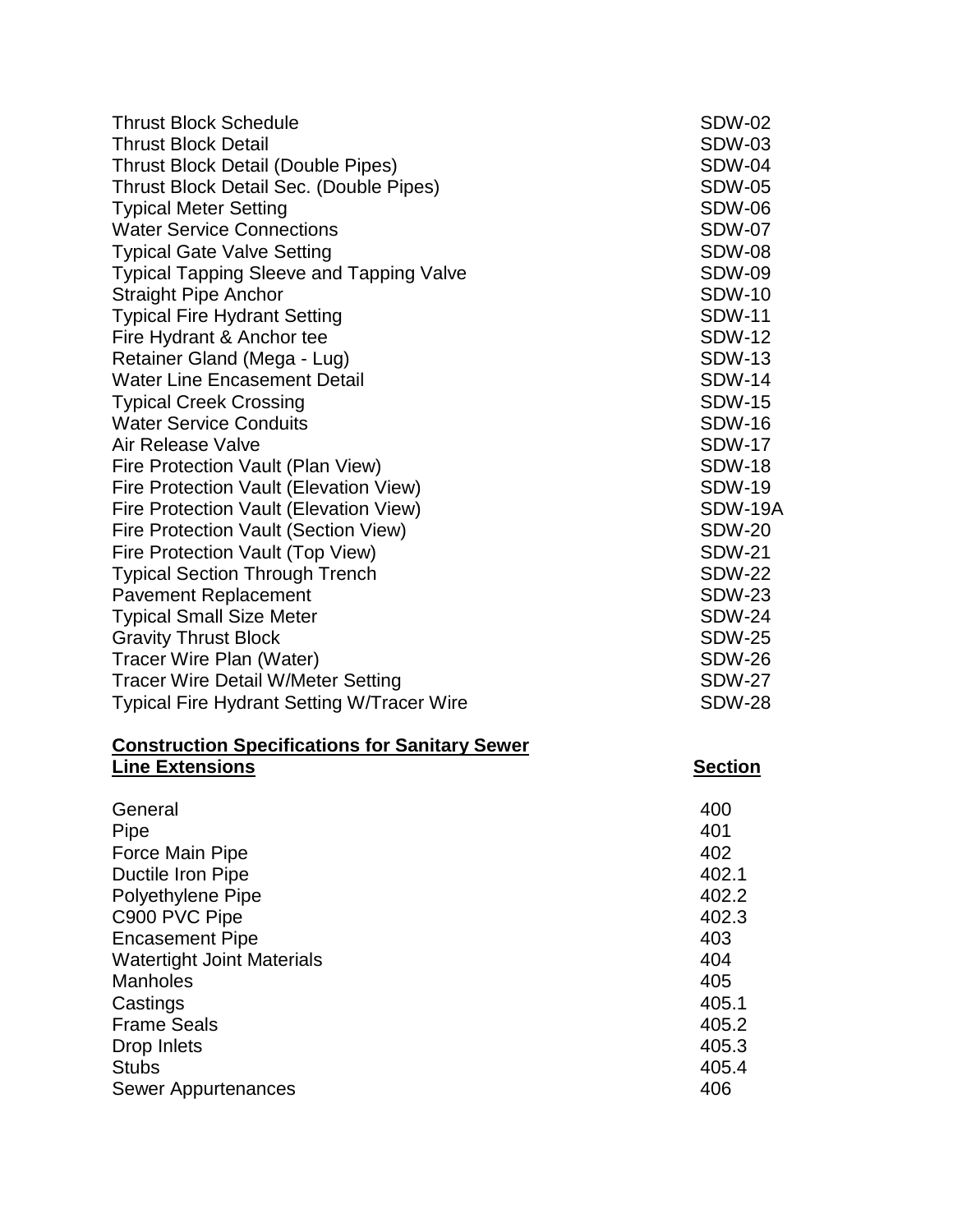| <b>Branches and Fittings</b>                         | 406.1          |
|------------------------------------------------------|----------------|
| <b>Tracer/Locator Wire</b>                           | 406.2          |
| Detectable Mylar Tape                                | 406.3          |
| Plugs                                                | 406.4          |
| <b>Combination Sewage Air and Vacuum Valve</b>       |                |
| with Odor Control                                    | 406.5          |
| Installation                                         | 407            |
| <b>Concrete Encasement</b>                           | 407.1          |
| Testing (General)                                    | 408            |
| Low Pressure Air Test for Sanitary Sewer)            | 408.1          |
| <b>Manhole Air Vacuum Test</b>                       | 408.2          |
| <b>Safety Precautions</b>                            | 409            |
| <b>Sanitary Sewer Standard Detail Drawings (SDS)</b> | <u>Figure</u>  |
| <b>General Notes</b>                                 | <b>SDS-01</b>  |
| Manhole Frame and Cover                              | <b>SDS-02</b>  |
| <b>Boltdown Manhole Frame and Cover</b>              | <b>SDS-03</b>  |
| <b>Standard Precast Manhole</b>                      | <b>SDS-04</b>  |
| <b>Standard Precast Outside Drop Manhole</b>         | <b>SDS-05</b>  |
| <b>Standard Precast Inside Drop Manhole</b>          | <b>SDS-06</b>  |
| <b>Standard Junction Manhole</b>                     | <b>SDS-07</b>  |
| <b>Standard Precast Shallow Manhole</b>              | <b>SDS-08</b>  |
| <b>Concrete Top Slab for Shallow Manhole</b>         | <b>SDS-09</b>  |
| <b>Standard Set Over Manhole</b>                     | <b>SDS-10</b>  |
| <b>Expansion Bolt and Grout Detail</b>               | <b>SDS-11</b>  |
| Water Stop and Lateral Indicator                     | <b>SDS-12</b>  |
| <b>Typical Clean Out Detail</b>                      | <b>SDS-13</b>  |
| <b>Typical Deep Clean Out Detail</b>                 | <b>SDS-14</b>  |
| <b>Typical Concrete Clean Out Column</b>             | <b>SDS-15</b>  |
| <b>Typical Sewer Lateral</b>                         | <b>SDS-16</b>  |
| <b>Concrete Encasement and Cap</b>                   | <b>SDS-17</b>  |
| <b>Typical Section Through Trench</b>                | <b>SDS-18</b>  |
| <b>Backfill Detail</b>                               | <b>SDS-19</b>  |
| <b>Pavement Replacement</b>                          | <b>SDS-20</b>  |
| <b>Sewer Anchor Detail</b>                           | <b>SDS-21</b>  |
| <b>Combination Sewage Air and Vacuum</b>             |                |
| Valve with Odor Control                              | <b>SDS-22</b>  |
| <b>Typical Cleanout Detail with Tracer Wire</b>      | <b>SDS-23</b>  |
| <b>Typical Tracer Wire Plan</b>                      | <b>SDS-24</b>  |
| <b>Typical Chimney Seal Plan</b>                     | <b>SDS-25</b>  |
| <b>Construction Specifications For Prefabricated</b> |                |
| <b>Lift Stations</b>                                 | <b>Section</b> |
| General                                              | 500            |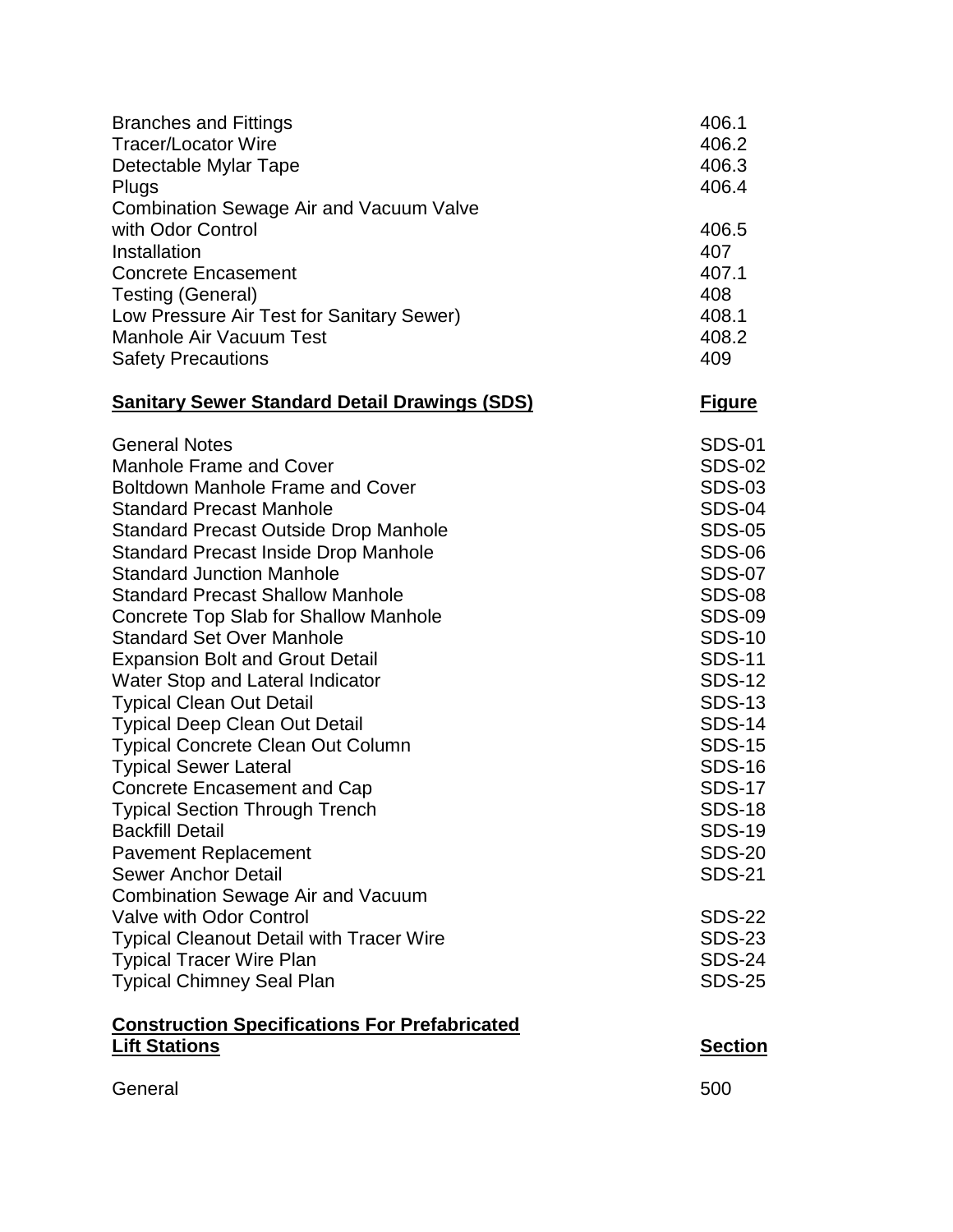| <b>Sanitary Pump Station Plan Submittal Procedures</b> | 501   |
|--------------------------------------------------------|-------|
| <b>Concept Plan Submittal</b>                          | 501.1 |
| <b>Preliminary Plans</b>                               | 501.2 |
| Sanitary Pump Station Plan Submittal Procedures        | 502   |
| <b>Final Design Plans and Specifications</b>           | 502.1 |
| Design Approach                                        | 503   |
| Design Criteria                                        | 504   |
| Wet Well Design                                        | 505   |
| Force Main Design                                      | 506   |
| <b>System Head Curve</b>                               | 507   |
| <b>Buoyancy</b>                                        | 508   |
| Force Main Pressure and Water Hammer Calculations      | 509   |
| <b>Odor Control</b>                                    | 510   |
| <b>Pump Station Concepts</b>                           | 511   |
| Pumps                                                  | 511.1 |
| <b>Pump Control</b>                                    | 512   |
| <b>Pump Station Electrical Criteria</b>                | 513   |
| <b>Emergency Power</b>                                 | 514   |
| <b>Pump Station Heat and Ventilation</b>               | 515   |
| <b>Flow Monitoring</b>                                 | 516   |
| <b>Remote Monitoring</b>                               | 517   |
| Programmable Logic Controller (PLC) Panels             | 517.1 |
| <b>PLC Hardware Requirements</b>                       | 517.2 |
| <b>PLC Communication Options</b>                       | 517.3 |
| <b>PLC Software</b>                                    | 517.4 |
| Local Operator Interface Unit (OIT)                    | 517.5 |
| <b>Water Supply</b>                                    | 518   |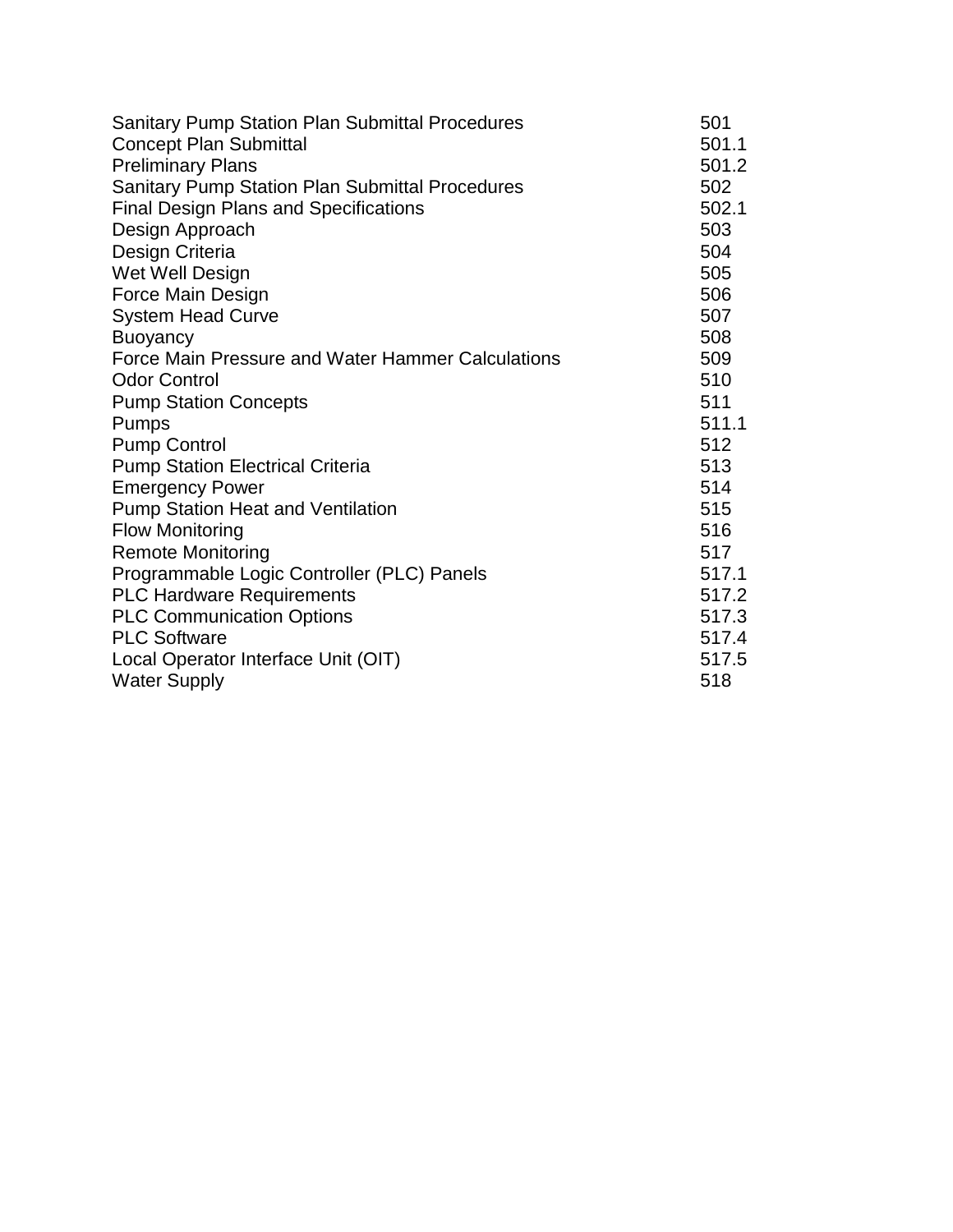## **PREFACE**

#### Purpose

This manual is a guide to be used in the design and construction of water and sanitary sewer extensions in the areas served by Winchester Municipal Utilities (WMU). It outlines the policies and procedures approved by the Winchester Municipal Utilities Commission (WMUC), and the design requirements established under their direction.

The intent of the manual is:

- To establish uniform policies and procedures for the construction and acceptance of water and sewer line extensions that are compatable with the overall plans of the utility. However, it is recognized that development criteria can be set forth only for a portion of the development problems. A manual such as this cannot enumerate the acceptable & proper course of action for every situation which may arise. For matters not covered herein, and special situations which may arise, sound engineering judgement must be applied.
- To provide the necessary information to prepare and review a project design with a single document that is complete, organized, and easily referenced.
- To provide evaluation and design criteria that will help mitigate existing problems, prevent future problems, and enhance the environment and quality of life in the area served by WMU.

### Description & Use of the Developer's Manual

This manual provides a digest of accumulated water and sanitary sewer design and construction experience, and basic engineering principles for application to present day water and sewer construction problems. Procedural requirements are outlined and engineering information and techniques are included as a guide to the various tasks necessary for design, construction, and dedication of water and sanitary sewer extensions for developments of all types in the area served by WMU.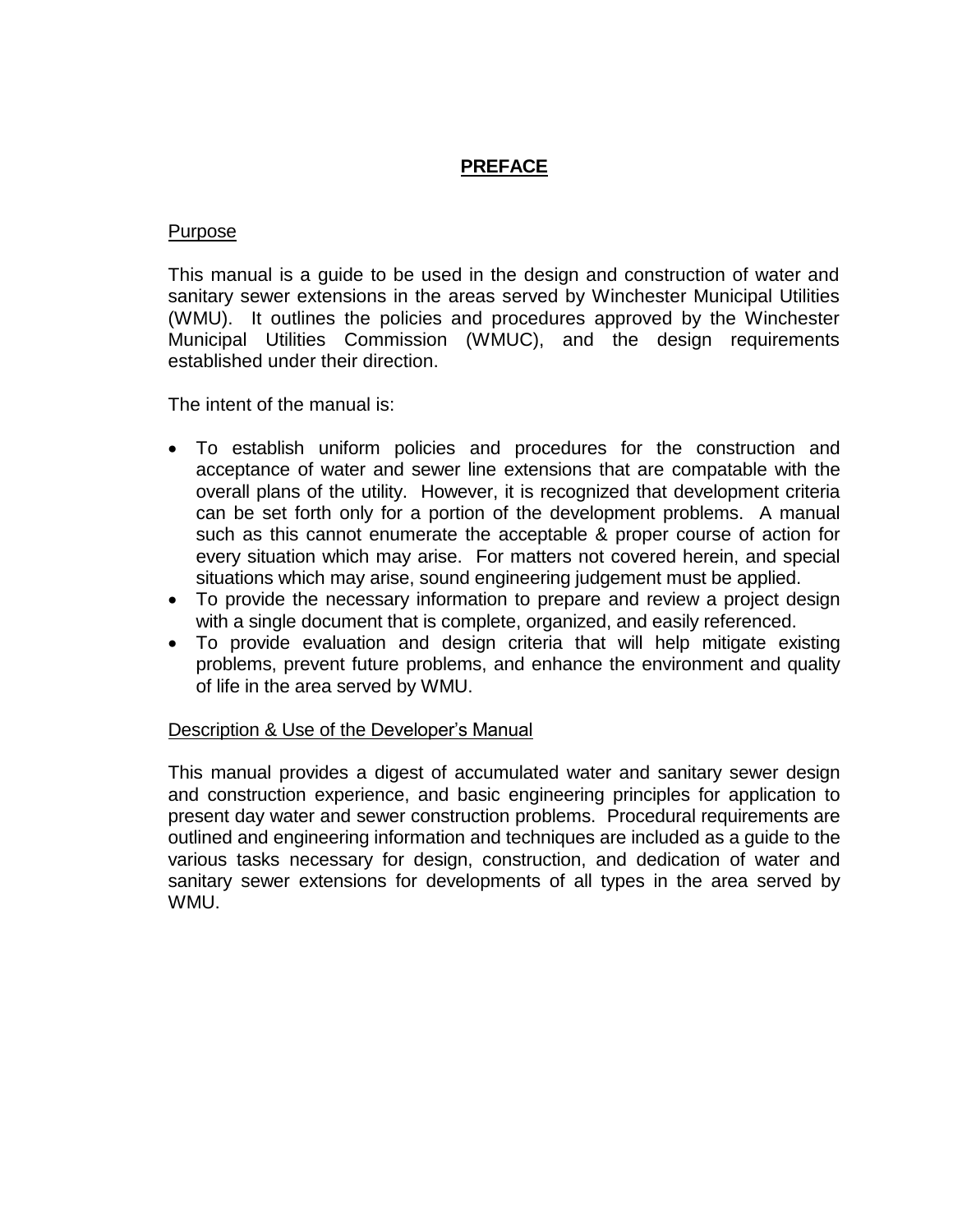### Structure of the Developer's Manual

This manual is composed of many sections relating to the various steps in the development, design, construction, and dedication of water and sewer extensions. These are as follows:

- Section 100 Administrative Requirements for Water, Sanitary Sewer and/or Fire Line Extentions Describes the requirements for preconstruction submittals, design review and approval, and dedication and acceptance for line extensions of any type. Also described are the clerical requirements of the developer, engineer, and contractor.
- Section 200 Design Requirements for Water, Sanitary Sewer, and/or Fire Line **Extensions**

Describes the design criteria for sanitary sewer line, water line, & sewer lift station design.

- Section 300 Construction Specifications for Water Line Extensions Describes the construction requirements for Water Line construction.
- Section 400 Construction Specifications for Sanitary Sewer Line Extensions Describes the construction requirements for Sanitary Sewer Line construction.
- Section 500 Construction Specifications for Prefabricated Lift Stations Describes the construction requirements for Prefabricated Sanitary Sewer Lift Stations.

### Updates to the Developer's Manual

The Developer's Manual is intended to be a dynamic and progressive document. As technology evolves, design criteria will change and the manual will require revisions and improvements. WMU welcomes constructive criticism on the contents and style of this manual and users are encouraged to make suggestions for revisions and improvements. A Development Manual comment form is provided in the front of this manual and may be used for this purpose. As changes are required, supplements or updates will be sent to registered holders of the Developer's Manual. It will be their responsibility to maintain the manual in a current state*.*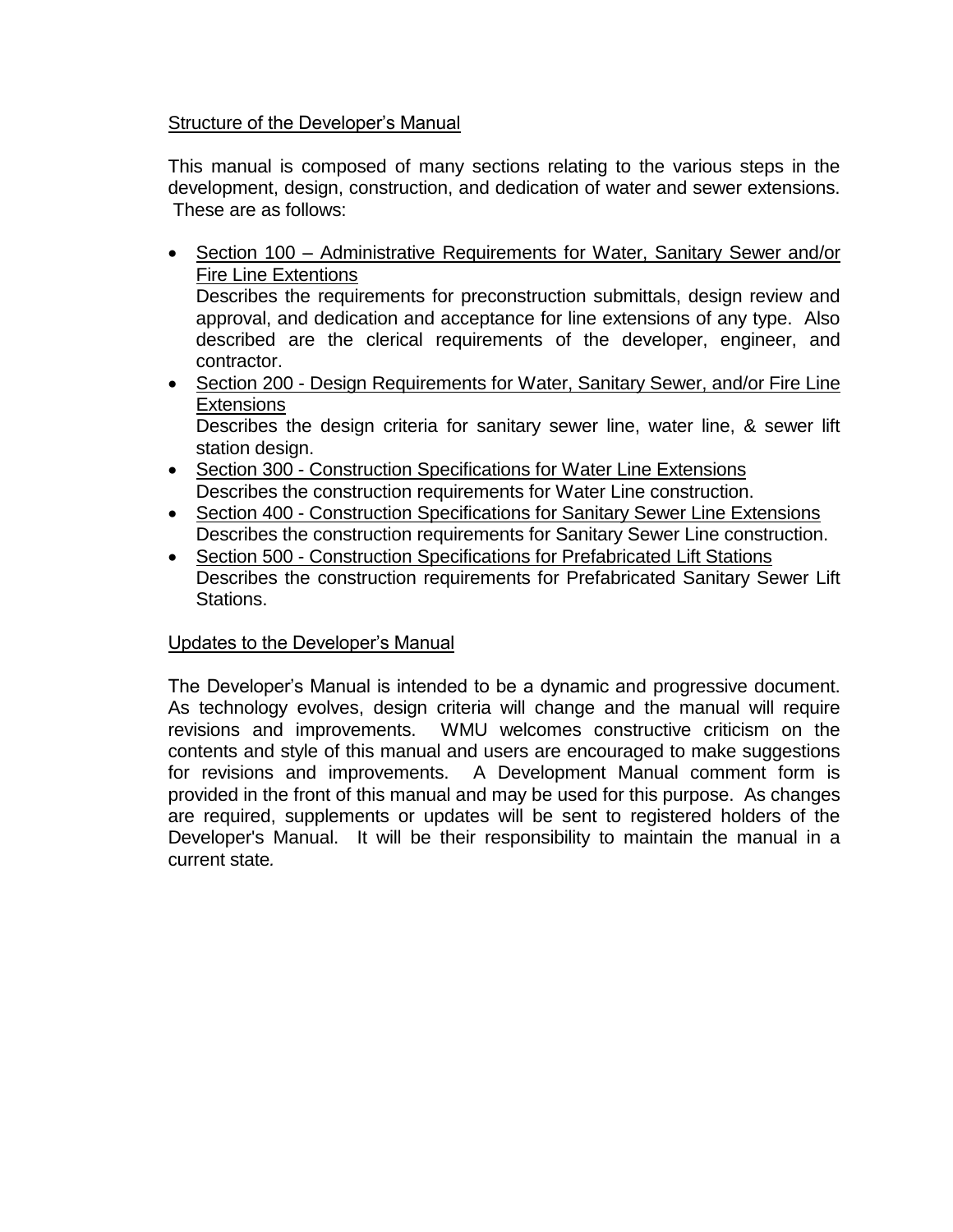## **GLOSSARY**

## **(A)**

Abandoned - To cease from maintaining, practicing, or using.

Air Release Valve - A continuously active valve in a water line that is set at the high point of elevation and is used for the purpose of releasing pockets of air once the line is filled and under working pressure.

A.S.T.M. - American Society for Testing and Materials. They are a not-for-profit organization that provides a global forum for the development and publication of voluntary consensus standards for materials, products, systems, and services.

### **(B)**

Backfill - The process of putting soil or crushed stone back into a trench or excavation once the related work has been completed.

Backflow - (1) The undesirable reversal of flow of a liquid, gas, or suspended solid into the potable water supply.

 (2) The backing up of water through a conduit or channel in the direction opposite to original flow.

 (3) A reverse flow condition created by a difference in water pressures that causes water to flow back into the distribution pipes of a drinking water supply from any source other than the one intended. Also known as *Back Siphonage*.

Backflow Preventer - A device intended to prevent backflow, that allows liquids only to flow in a direction away from a potable water main.

Barrel (Manhole) - The vertical portion of a manhole used to gain access to a sewer.

Base (Manhole) - The bottom, or supporting structure, on which the manhole barrel rests.

Basin - A geographic area consisting of a drainage system comprised of streams and often natural or man-made lakes. It may also be used to identify sanitary sewer collection areas within a sanitary sewer collection system.

Bedding - The earth or other materials on which a sewer line, water line, or other structure is supported.

Bell - The recessed, over enlarged, female end of a pipe into which the male or spigot end fits.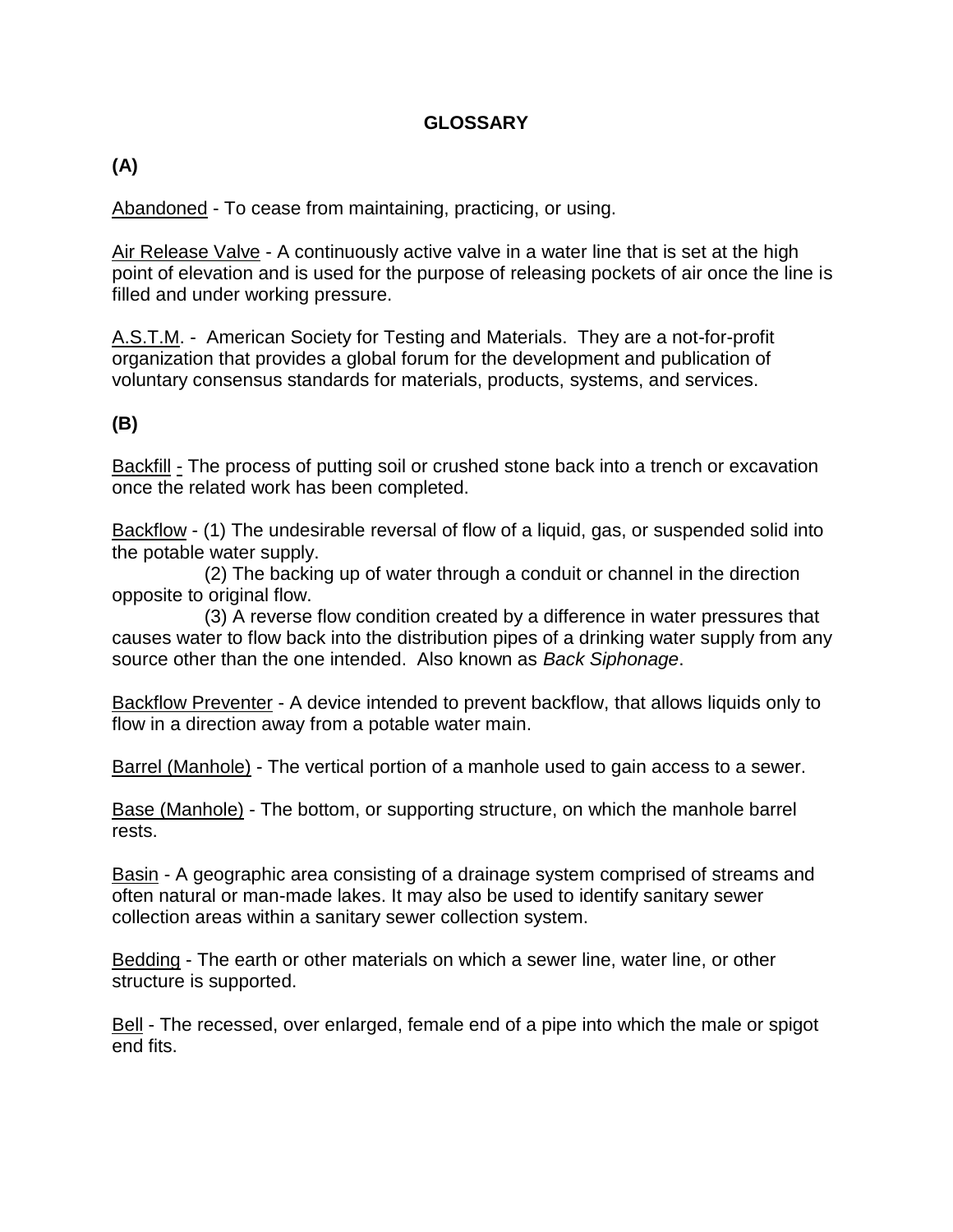Blow Off - A waste gate or device for discharging accumulated solids or for emptying a depressed sewer.

Branch, Y (Wye) - A pipe joined to another pipe, usually at 60 degrees with alignment of the other, molded together and manufactured as a whole unit.

Bulkhead - A partition closing off an opening, usually constructed of timber, brick, or concrete. Normally associated with large diameter encasement pipe.

Bury Line - A line on a fire hydrant that signifies the area where finishing grade should be.

Bypass - An arrangement of pipes, conduits, gates, and valves by which the flow may be passed around a hydraulic structure appurtenance or treatment process.

# **(C)**

Capacity - The amount of flow in terms of cubic feet per second that a conduit can or will discharge. Capacity depends on factors such as velocity, coefficient of roughness, size, shape, and slope of conduit.

Capacity Assurance Program – A program implemented as part of the CMOM Program to review sanitary sewer discharges to the collection system to ensure the collection system and treatment plants can accept the discharge without creating any adverse effects, such as overflows.

Castings - Metallic objects (historically Cast Iron) formed of molten metal in a mold, such as manhole lids and manhole frames.

Catch Basin (Storm Sewer) - A catch basin is an engineered drainage structure with the sole function of collecting rainwater and snowmelt from streets and parking lots and transporting it to local waterways through a system of underground piping, culverts, and or drainage ditches. Catch basins can be found on public or private property**.**

Chamfer - An angled, flat surface created by slicing off a square edge or corner. Also known as *Bevel.*

Chlorination - The application of chlorine or one of its compounds to water for the purpose of disinfecting.

CMOM Program (Capacity, Management, Operation, and Maintenance) – A program designed to help optimize the performance of the sanitary sewer system (collection and treatment) by identifying where the system and organization are thriving and what areas need improvement.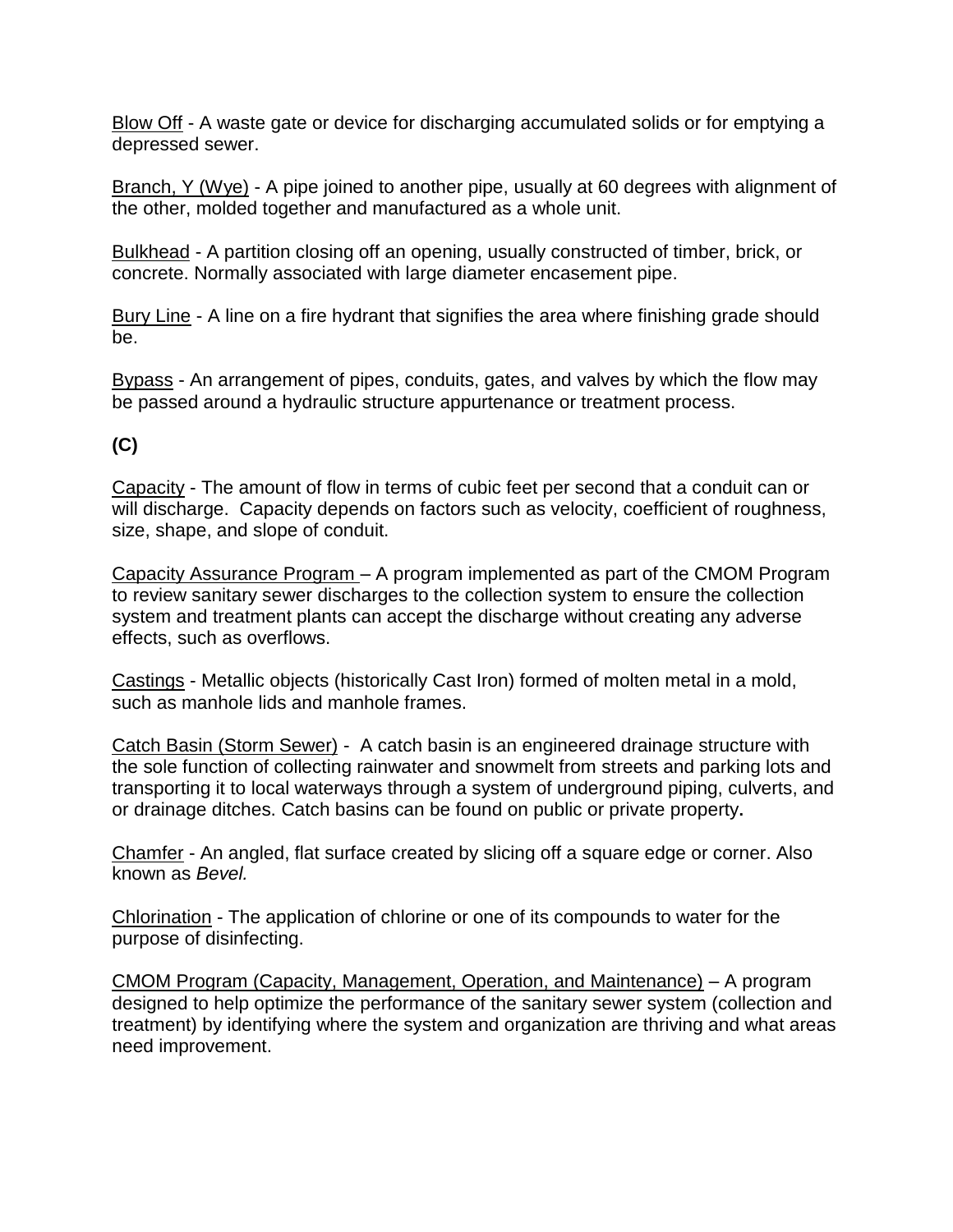Collar - A cylindrical ring, typically pre-cast concrete, secured upon the cone or barrel of a manhole in which the frame will rest.

Collection System - A network of lateral lines and branch sewer lines, in a defined area, that collects and transports sewage into a larger sewer line (trunk or interceptor).

Compaction - To press soil particles to each other by mechanical methods. During compaction air is forced out from voids and hence density is increased. The objective of compaction is to increase the density, bearing capacity, and shear strength of the compacted material (crushed stone or soil).

Conduit - A piping or passage system used for protecting water services under roadways.

Consent Decree - A consent decree (CD) is a legal agreement entered into by the United States (through EPA and the Department of Justice) and Potentially Responsible Parties. CDs are lodged with a court.

Contaminant - A physical, chemical, or biological substance that is not normally present in water.

Contract Documents - The Agreement, Bonds, General Conditions, Special Provisions, Specifications, and Drawings as the same or more specifically identified in the Agreement, together with all Amendments, Modifications, and Supplements issued on or after the effective date of the Agreement for the purpose of completion of desired work.

Control Point - A physical point on the ground, such as a stake, pin or monument, that is used as a reference or station when surveying.

Corporation Stop - A water shut-off valve in the main line used for connecting water service lines, pressure testing of water lines, chlorination of water lines.

Cradle - Type of bed, usually a type of gravel or concrete, being laid upwards from the trench bottom to the spring line of the pipe.

Crown - The highest inside part of a conduit.

Cross Connection - A physical connection made between two or more distinct systems, through which a potable water system could become contaminated.

Cubic Feet Per Second (CFS or Ft3/sec.) - A unit of measurement expressing rate of discharge.

Cul-de-sac - An alley or street having no outlet at one end, usually having an area at its dead end for turning around.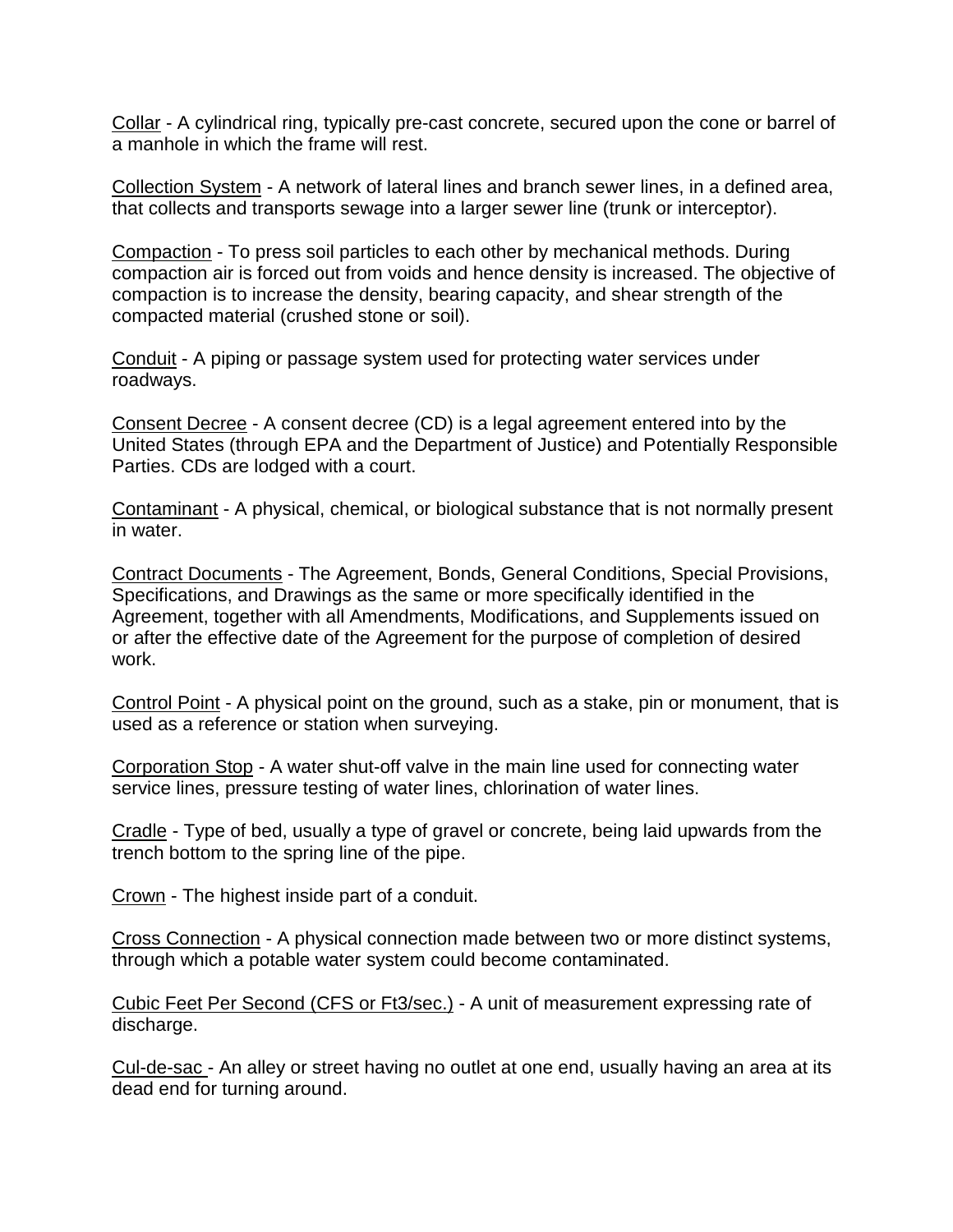Culvert - A closed conduit of pre-cast pipe or monolithic structure of sufficient length for the passage of water other than sanitary sewage under roadways, driveways, railways, or other obstructions.

Curb Stop - A water shut-off valve located in a water service pipe near the curb and between the water main and the building.

**(D)**

Datum - The agreed standard point or plane of stated elevation.

Dead End - An end of a water main which is not connected at both ends to another water main or part of the distribution system.

Dedication - The act of accepting a development or project into the water distribution or sanitary sewer collection system by an entity or entities for ownership and maintenance purposes.

Dense Graded Aggregate (DGA) - A very compactable combination of small, 3/4-inchor-less crushed stone and stone dust.

Design Capacity - The volume of water or sewage that a pipe, line, or system is able to convey.

Disinfect - To kill or render harmless microbiological organisms that cause disease.

Discharge - The rate of flow, or volume of water flowing therein at a given place and within a given period of time.

Distribution System - Any combination of pipes, pumps, tanks and so forth that delivers water from water sources or reservoirs to the consumer. Also known as a *delivery system*.

Ditch - A long narrow trench or furrow designed for the placement of water and/or sanitary sewer lines.

Diversion - An arrangement of pipes, conduits, gates and/or gate valves that allow flow to be passed around a hydraulic structure or appurtenance.

Division of Water (DOW) - A branch of the Kentucky Energy and Environment Cabinet. The mission of the Division of Water is to manage, protect and enhance the quality and quantity of the Commonwealth's water resources for present and future generations through voluntary, regulatory and educational programs.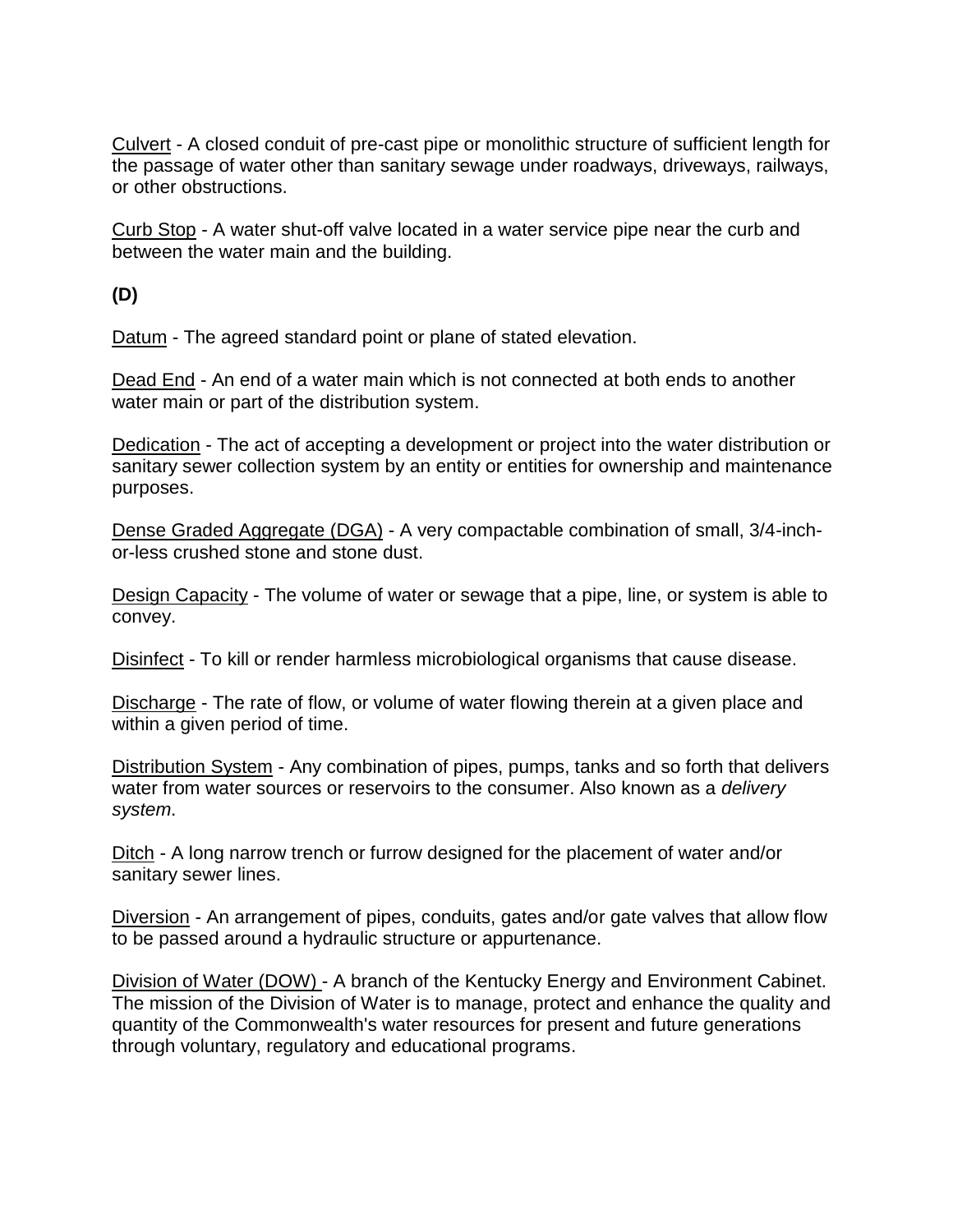Drop Inlet - A sanitary sewer collection entry point into a sanitary sewer manhole with an inlet invert elevation abnormally higher than the trough of the manhole receiving the flow.

# **(E)**

Easement - A legal instrument used to enable the selling, giving, or taking of certain land or water rights without transfer of title, such as passage for utility lines within a set corridor within a parcel. An affirmative easement gives the owner of the easement the right to use land for a stated purpose. A negative easement is an agreement with a property owner to limit the development of land in specific ways.

Effluent - Water or wastewater that flows from a Basin, treatment process or treatment plant.

Elevation - Height above or below a given level, especially sea level. The variation of the earth's surface as measured by the vertical distance from known point(s).

Encasement - Usually steel or monolithic concrete used to protect and/or separate by enclosing the periphery of a pipe (water or sanitary).

## **(F)**

Fats, Oils and Grease (FOG) Program - The goal of the FOG Program is to minimize costs, and protect the environment by keeping fat, oil and grease from getting into the sewer system.

Flow - Rate of water discharged from a source given in volume with respect to time.

Force Main - A pipe under internal pressure created by being on the discharge side of a pumping/lift station.

## **(G)**

Gauge - An instrument that is used to measure pressure and velocity of flowing water.

Gasket - A leather or rubber "O" ring that is used in the installation of pipe in order to make a connection water-tight.

Gate Valve (Isolation Valve) - A valve that operates either fully opened or fully closed. It functions as a shut-off for water flow within the water distribution system or sanitary collection system.

Grade - The inclination or slope of a stream channel, conduit or natural ground surface. It is usually expressed in terms of the ratio or percentage of vertical rise or fall per 100 feet of horizontal distance.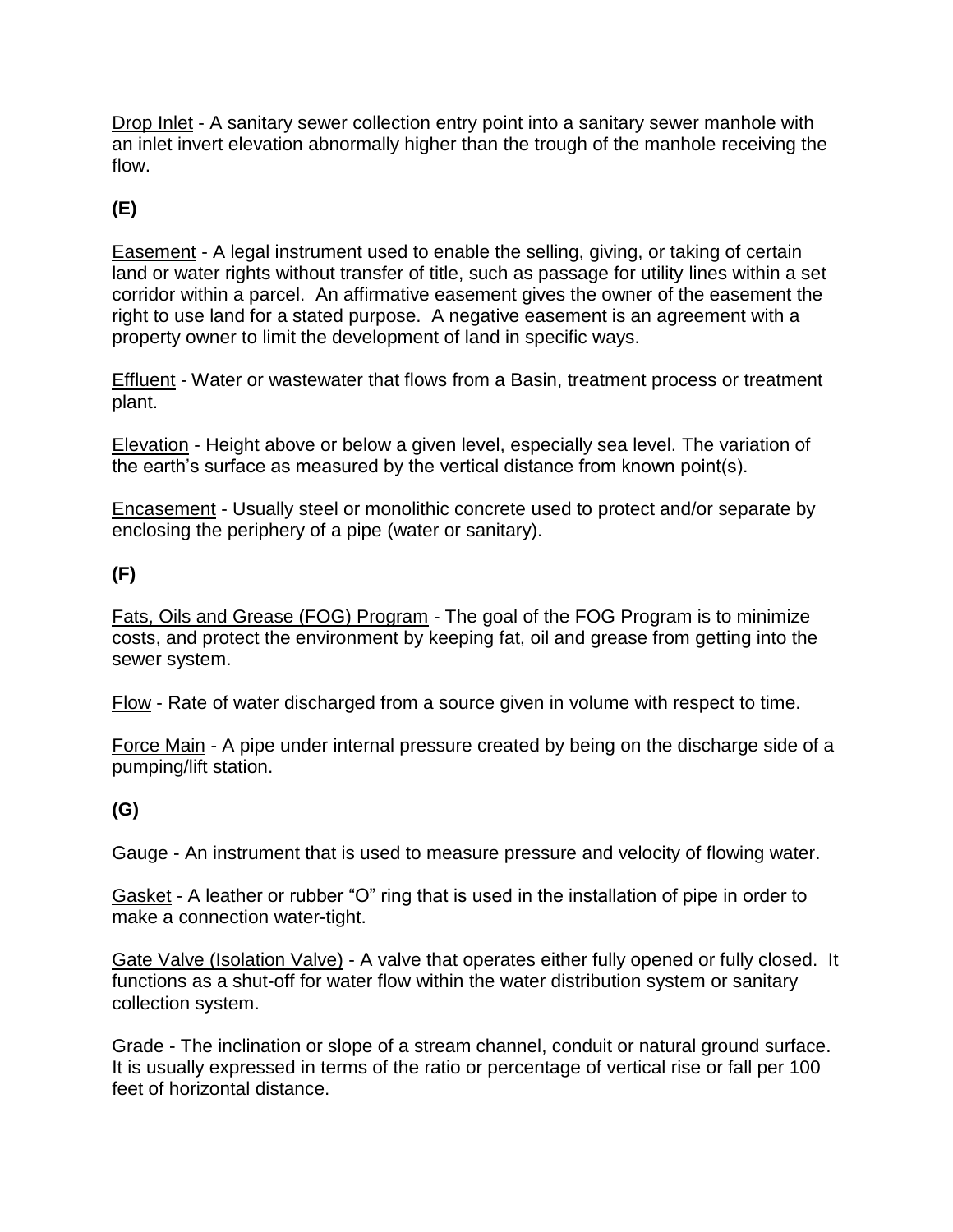Ground Water - Water that exists underground in saturated zones beneath the land surface.

# **(H)**

Hydrant - A fixture in a street or other public place with a nozzle by which a hose may be attached to a water main or a discharge pipe with a valve and a spout at which water may be drawn from a water main.

# **(I)**

Invert - The base interior level of a pipe, trench or tunnel; it can be considered the "floor" level. The invert is an important datum for determining the functioning or flowline of a piping system.

Interceptor (Sewer) - A sewer line that receives the flow from collection and trunk sewer lines and directs it to the wastewater treatment plant. It is among the larger lines of a sewer collection system.

# **(J)**

Joint (Bell-and-Spigot) - A form of pipe connection which has a straight end on one side (Spigot), and an enlarged end on the other (Bell). The spigot fits inside the bell and made tight with a gasket or rubber "O" ring.

## **(L)**

Lateral (Sanitary Sewer Service Line) - A service line that extends from the main sanitary sewer line to the building served or consumer(s) system.

## **(M)**

Main - A relatively large pipe in a distribution system for drinking water or in a collection system for municipal wastewater.

Manhole - An opening by which a man may enter or leave a sewer, conduit, or other closed structure for inspection, cleaning, and maintenance operations closed by a removable cover.

Monolithic - Formed of a single large block, such as poured in place concrete versus pre-cast.

## **(O)**

Outfall - Piping leading to a discharge stream through which effluent flows.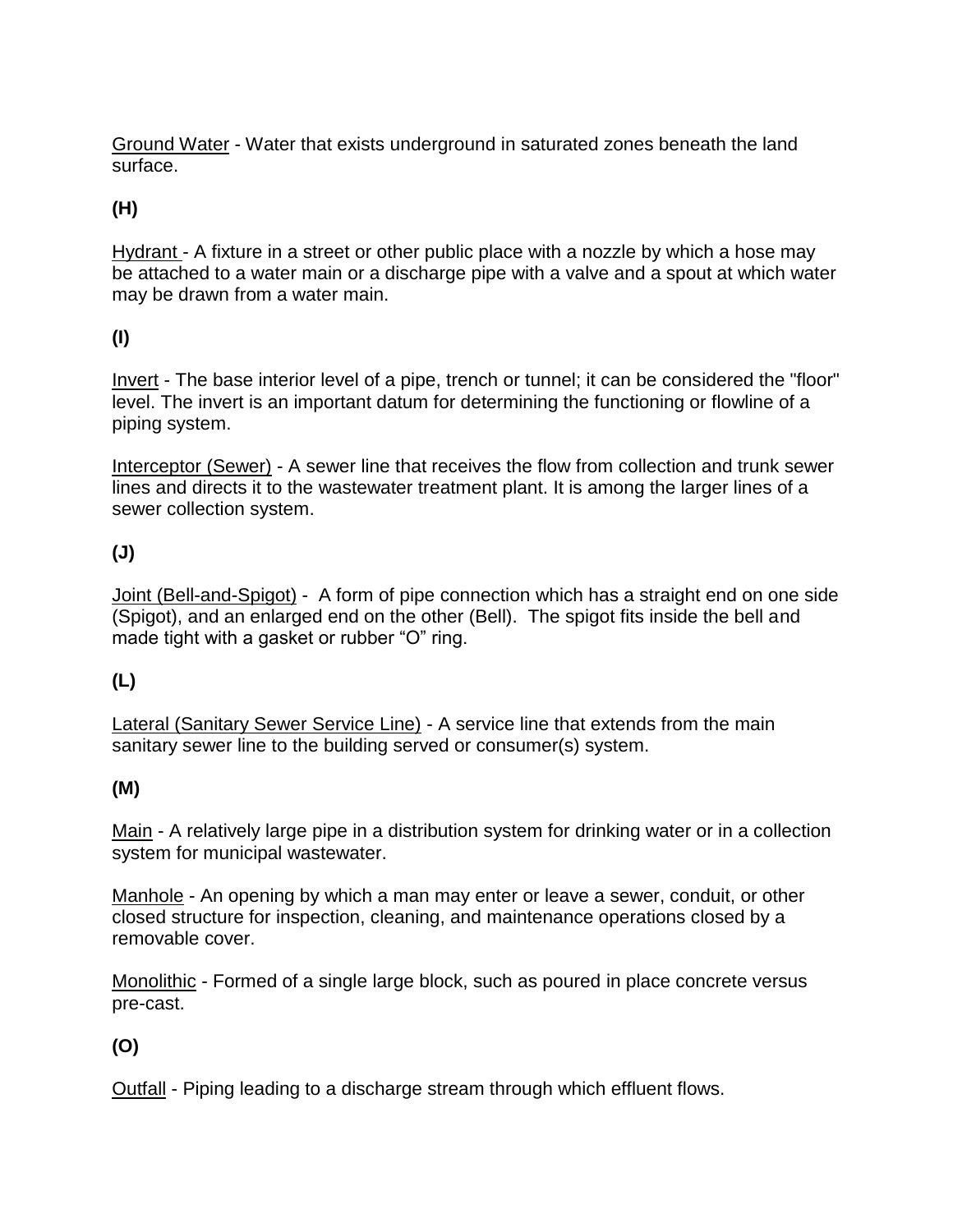# **(P)**

Pipe (Vitrified Clay) - Pipe made of clay that is burned in a kiln with surfaces glazed for water tightness.

Potable Water - Water that is drinkable and meets the quality standard set forth by the Kentucky Division of Water and the Environmental Protection Agency.

PPM - Parts Per Million. The measure of the weight of a substance per unit of volume.

Pre-cast - That which is formed in a mold or form and distributed by the manufacturer as a complete form.

Pressure - Force per unit area.

Pressure Gauge - An instrument, graduated in any units desired, for registering the pressure of gases, liquids, and solids.

Pretreatment - Any process used to reduce pollution before the wastewater is introduced into a sanitary sewer system for further treatment.

Programmable Logic Controller (PLC) – A Programmable Logic Controller, or PLC, is a special computer device used for industrial control systems. The basic units have a CPU (a computer processor) that is dedicated to run one program that monitors a series of different inputs and logically manipulates the outputs for the desired control.

Property Service Connection - That portion of a water system or a sanitary sewer system located within an easement or right of way which transports sewage from private property to the main sewer.

Proposed - That which is to have immediate consideration for construction.

Pump - A device which moves, compresses, or alters the pressure of a fluid being conveyed through a natural or artificial channel.

## **(R)**

Raw Water - Water that is direct from the source, ground or surface water, that is untreated or domestic.

Residual Chlorine - The low level amount of chlorine remaining in the water after a certain period or contact time after its initial application. It constitutes an important safeguard against the risk of subsequent microbial contamination after treatment.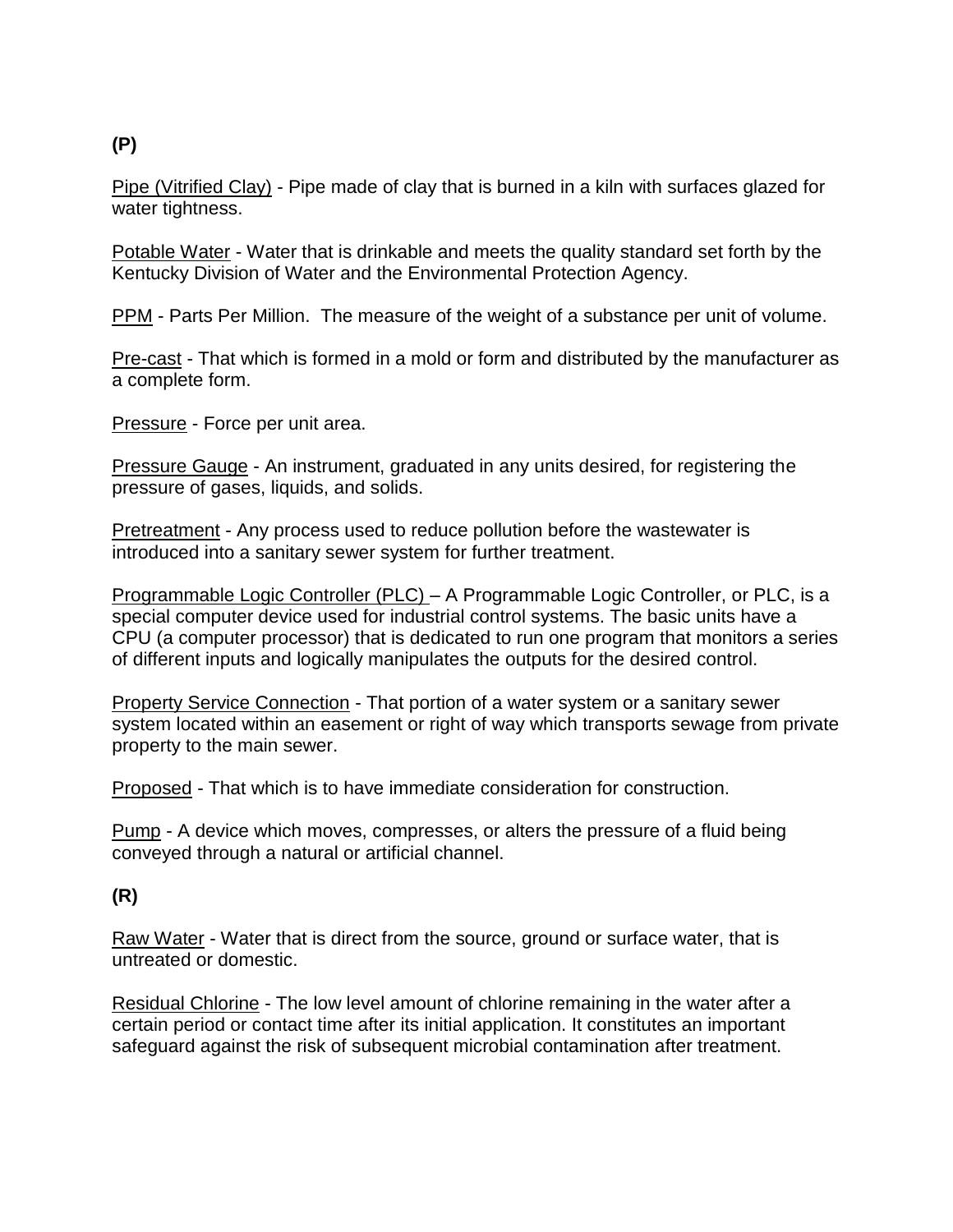Riser - A concrete device used for the vertical extension of a manhole, typically for bringing to grade.

**(S)**

Sanitary Sewer - A pipe or network of pipes that transports only municipal, residential, commercial, or industrial wastewater (sewage) and not rain or storm waters from streets.

Sanitary Sewer Overflow (SSO) – The release of raw sewage from a sewer collection system. Possible causes of SSOs are blockages, line breaks, sewer defects that allow storm water and groundwater to overload the system, power failures, improper sewer design, and vandalism.

Service Area - The geographic land area served by a distribution or collection system of a water and/or sewer agency.

Service Line - The pipeline extending from sanitary sewer and water mains to the buildings served or consumer(s) system.

Sewage (Sanitary) – Residential, Commercial and Industrial refuse liquids or waste matter usually carried off by sanitary sewers. Groundwater, surface water and storm water may be present.

Sewer - A pipe or conduit that carries wastewater or drainage water.

Sewer (Branch) - A sewer which receives sewage from lateral sewer lines and discharges into a larger sewer line.

Sewer (Main) - The principal sewer to which a branch (collector) discharges, and is transported to a Trunk Sewer.

Sewer (Sanitary) - A sewer which primarily carries sewage, and to which, storm waters, surface waters, and ground waters are not intentionally admitted.

Sewer (Trunk) - A sewer which receives any number of branch lines, and which serves a large area. Typically characterized by a mid-sized piping system.

Slope - The inclination of the invert of a conduit expressed in a decimal or as feet per stated length measured horizontally in feet. Typically, identified as the difference in elevation of the two ends of the pipe divided by the length of the line section in question.

Sounding (Refusal) – Also called "Core Drilling" a method used to ascertain the depth of bedrock.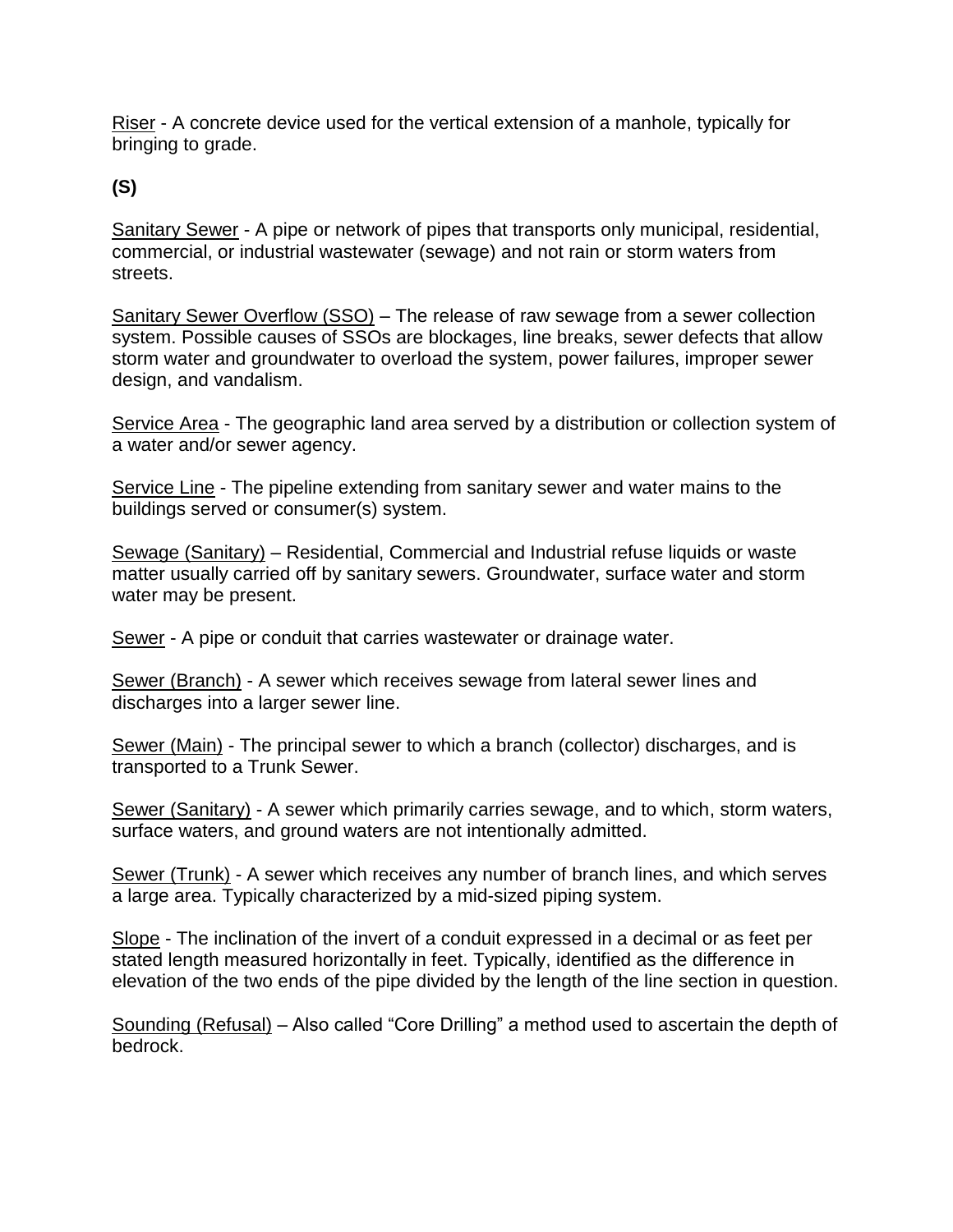Spring line (pipe) - A pipe's spring line is the horizontal line located at the pipe's widest part. In circular pipes this level exactly divides the pipe into two equal halves. In elliptical, vertically elongated, arched and underpass pipe, the spring line lies at a different level. The crown is the highest, upper interior point of the pipe.

Sub-grade - The prepared earth surface on which a pavement or structure is built; the bottom of a trench or other excavation that is below the predetermined elevation of the bottom of the final excavation or structure; the intervening space between backfill with some special material such as sand, crushed stone, compacted soil, or impervious lining. The term is also applied to the elevation of such bottom.

Surcharge - A condition where a sewer cannot adequately discharge the total amount of flow when it is just filled or flowing at the planned depth or head. The amount of surcharge is measured by the volume or rate of excess flow or by the excess height of the hydraulic grade line. Surcharge conditions are typically noticed/discovered at manholes.

# **(T)**

Transition - A short section of a conduit used as a conversion section to unite two conduits having different hydraulic elements. May also be used to identify a coupling used to join piping of different size and materials (i.e. VCP to PVC).

# **(V)**

Velocity (Self-Cleaning) - The minimum velocity of flow at which the solid particles present in the sewage will be held in suspension and also at which the scour of the deposited particles will take place so that the sewer will be kept clean.

## **(W)**

Wastewater - Used water. It includes substances such as human waste, food scraps, oils, soaps and chemicals. In homes, this includes water from sinks, showers, bathtubs, toilets, washing machines and dishwashers. In industry it can represent all the above plus manufacturing byproducts introduced into the sewer stream.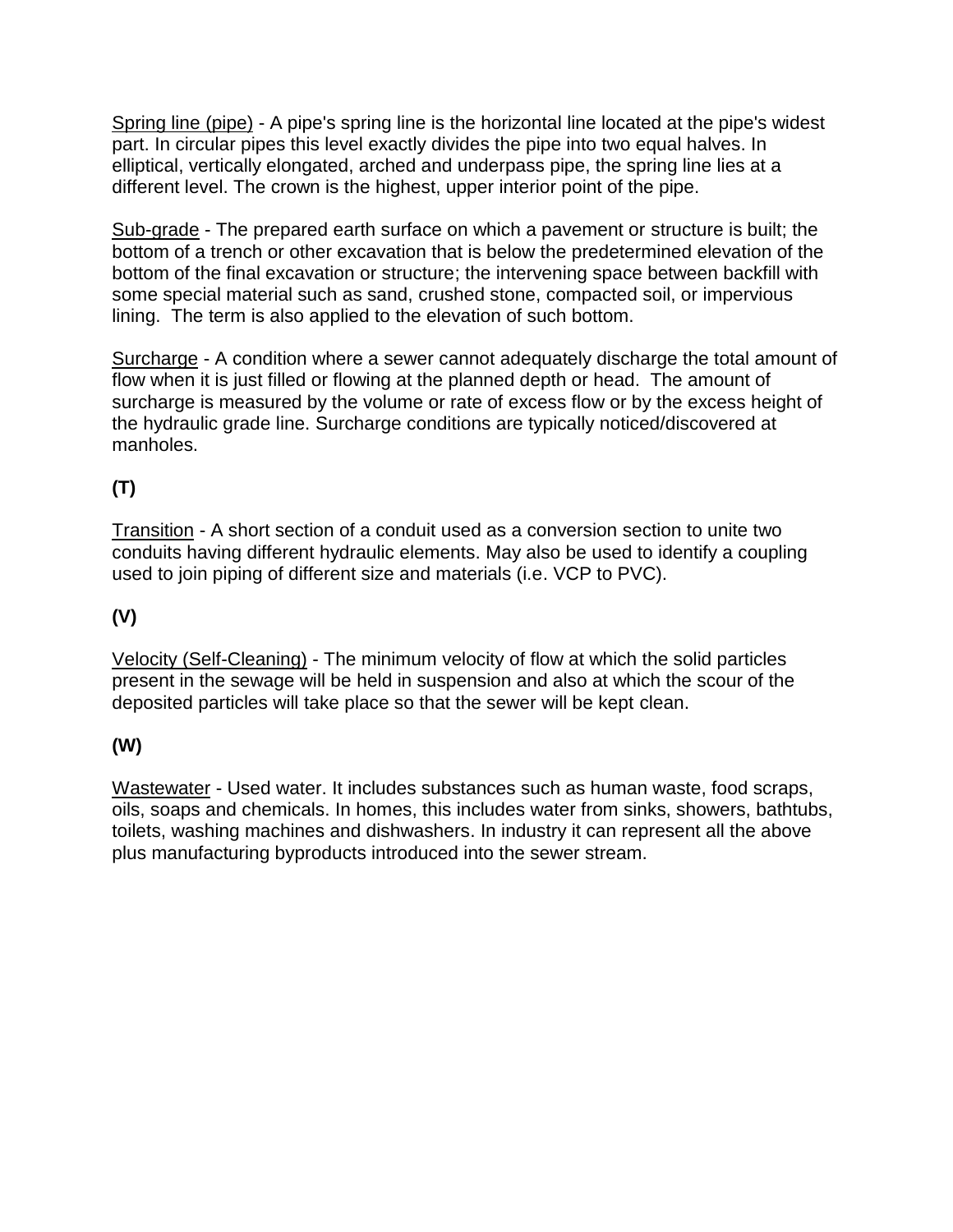### COMMENT FORM WMU DEVELOPERS MANUAL

DATE:

| FROM: |                      |              |  |
|-------|----------------------|--------------|--|
|       |                      |              |  |
|       | Street <b>Street</b> |              |  |
|       | <b>JIV</b>           | <b>State</b> |  |

The Winchester Municipal Utilities is most interested in your comments regarding this developers manual. Please indicate your responses below and return this form to us.

List any specific errors detected (please provide page references):

 $\_$  , and the set of the set of the set of the set of the set of the set of the set of the set of the set of the set of the set of the set of the set of the set of the set of the set of the set of the set of the set of th

\_\_\_\_\_\_\_\_\_\_\_\_\_\_\_\_\_\_\_\_\_\_\_\_\_\_\_\_\_\_\_\_\_\_\_\_\_\_\_\_\_\_\_\_\_\_\_\_\_\_\_\_

 $\_$  , and the set of the set of the set of the set of the set of the set of the set of the set of the set of the set of the set of the set of the set of the set of the set of the set of the set of the set of the set of th

 $\mathcal{L}_\text{max}$  , and the contract of the contract of the contract of the contract of the contract of the contract of the contract of the contract of the contract of the contract of the contract of the contract of the contr

 $\_$  , and the set of the set of the set of the set of the set of the set of the set of the set of the set of the set of the set of the set of the set of the set of the set of the set of the set of the set of the set of th

\_\_\_\_\_\_\_\_\_\_\_\_\_\_\_\_\_\_\_\_\_\_\_\_\_\_\_\_\_\_\_\_\_\_\_\_\_\_\_\_\_\_\_\_\_\_\_\_\_\_\_\_

 $\overline{\phantom{a}}$  , and the set of the set of the set of the set of the set of the set of the set of the set of the set of the set of the set of the set of the set of the set of the set of the set of the set of the set of the s

 $\mathcal{L}_\text{max}$  , and the contract of the contract of the contract of the contract of the contract of the contract of the contract of the contract of the contract of the contract of the contract of the contract of the contr

\_\_\_\_\_\_\_\_\_\_\_\_\_\_\_\_\_\_\_\_\_\_\_\_\_\_\_\_\_\_\_\_\_\_\_\_\_\_\_\_\_\_\_\_\_\_\_\_\_\_\_\_

\_\_\_\_\_\_\_\_\_\_\_\_\_\_\_\_\_\_\_\_\_\_\_\_\_\_\_\_\_\_\_\_\_\_\_\_\_\_\_\_\_\_\_\_\_\_\_\_\_\_\_\_

What revisions would you recommend for future editions?

General comments: